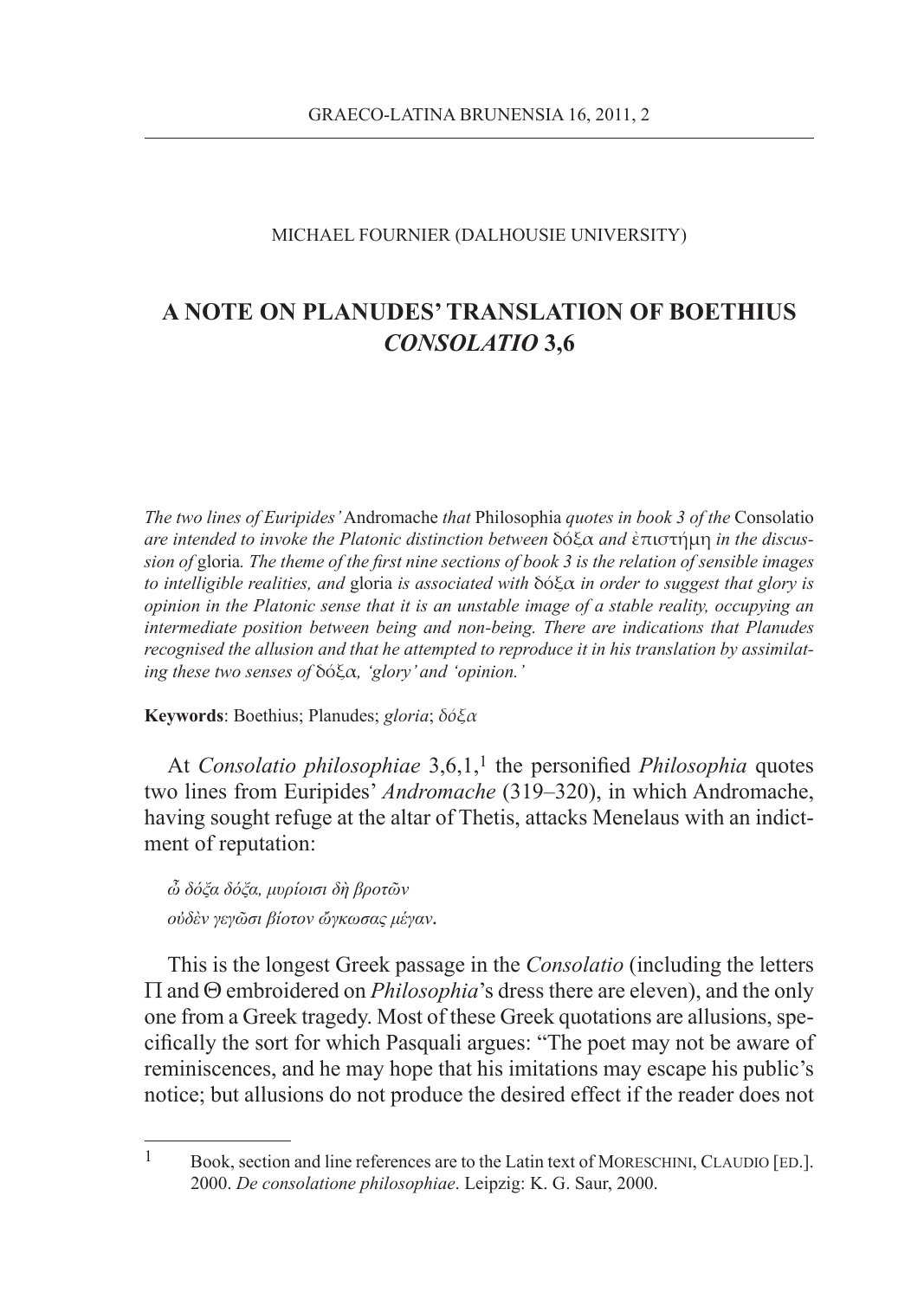clearly remember the text to which they refer."2 This paper involves two points. The first concerns the specific allusion in Boethius' quotation from Euripides. I argue that *Philosophia* speaks these lines in order to evoke the Platonic distinction between *δόξα* and *ἐπιστήμη*. Although *Philosophia* initially refers to Euripides as *tragicus* (3,6,1), she later calls him *Euripidis mei*. 3 In the *Consolatio* Euripides, like Homer, is a philosophical poet, and so it is not strange for his words to carry Platonic connotations. Thus *gloria* is associated with *δόξα* in order to underscore its derivative nature. It is an unstable image of a stable reality, occupying an intermediate position between being and non-being.4 The second point involves the suggestion that Planudes in fact detected this allusion and conveyed it in his translation. While the only evidence is the interpretation implicit in his translation, I suggest that it is also possible to see the Platonic doctrine reflected in Planudes' translation.

There is a particular rationale for focusing on this passage. As the manuscript tradition makes clear, the Greek quotations in Boethius' *Consolatio philosophiae* were unintelligible to most readers and copyists in the Middle Ages.5 Even the anonymous ninth century commentator on the *Consolatio* (one of the few Latin commentators with any knowledge of Greek) could do little more than provide a word for word translation where the text had not been completely corrupted during transmission.6 There is certainly no indication that he recognizes the provenance of those quotations Boethius left unidentified. Even when the Greek lines of the *Consolatio* were glossed or translated in the margin, their original contexts would have been unknown to most Latins. However, when in Constantinople in the 13th century, Maximos Planudes produced a Greek translation of Boethius' final

<sup>2</sup> Pasquali, Giorgio. 1968. *Pagine stravaganti di un filologo*. Florence, 275, quoted in Conte, G. B. 1986. *The Rhetoric of Imitation.* Ithaca, 24–25.

<sup>3</sup> *Cons*. 3,7,6, which contains a free translation of *Andr*. 420.

<sup>4</sup> Cf. the Platonic notion of *δόξα* in *Meno* 97b ff. and *Republic* 476a–480a.

<sup>5</sup> Cf. Morsechini's app. crit. On the fate of these passages in the Latin West, see FRAKES, JEROLD C. 1986. "The Knowledge of Greek in the Early Middle Ages: The Commentaries on Boethius' *Consolatio*." *Studi Medievali*, 27, 23–43. See also Shanzer, Danuta R. 1983. ,,*Me Quoque Excellentior*: Boethius, *De Consolatione*  4.6.38." *The Classical Quarterly*, 33, 277–283, and Shanzer. 1986. ,,The Late Antique Tradition of Varro's *ONOS LYRAS*." *Rheinisches Museum für Philologie*, 272–285. The manuscripts of Planudes' translation that I have consulted preserve the Greek nearly perfectly: Parisinus gr. 2095 is uncorrupted, and Parisinus, Coislin. gr. 84 contains *βίωτον*. The single ms. used by Bétant has this and two other errors in the quotation from *Andromache*. Bétant, Élie A. [ed.]. 1871. *Boèce,* De la consolation de la philosophie*, Traduction grecque de Maxime Planude*. Geneva.

<sup>6</sup> Silk, Edmund T. 1935. *Saeculi noni auctoris in Boetii Consolationem philosophiae commentarius*. Italy: American Academy in Rome.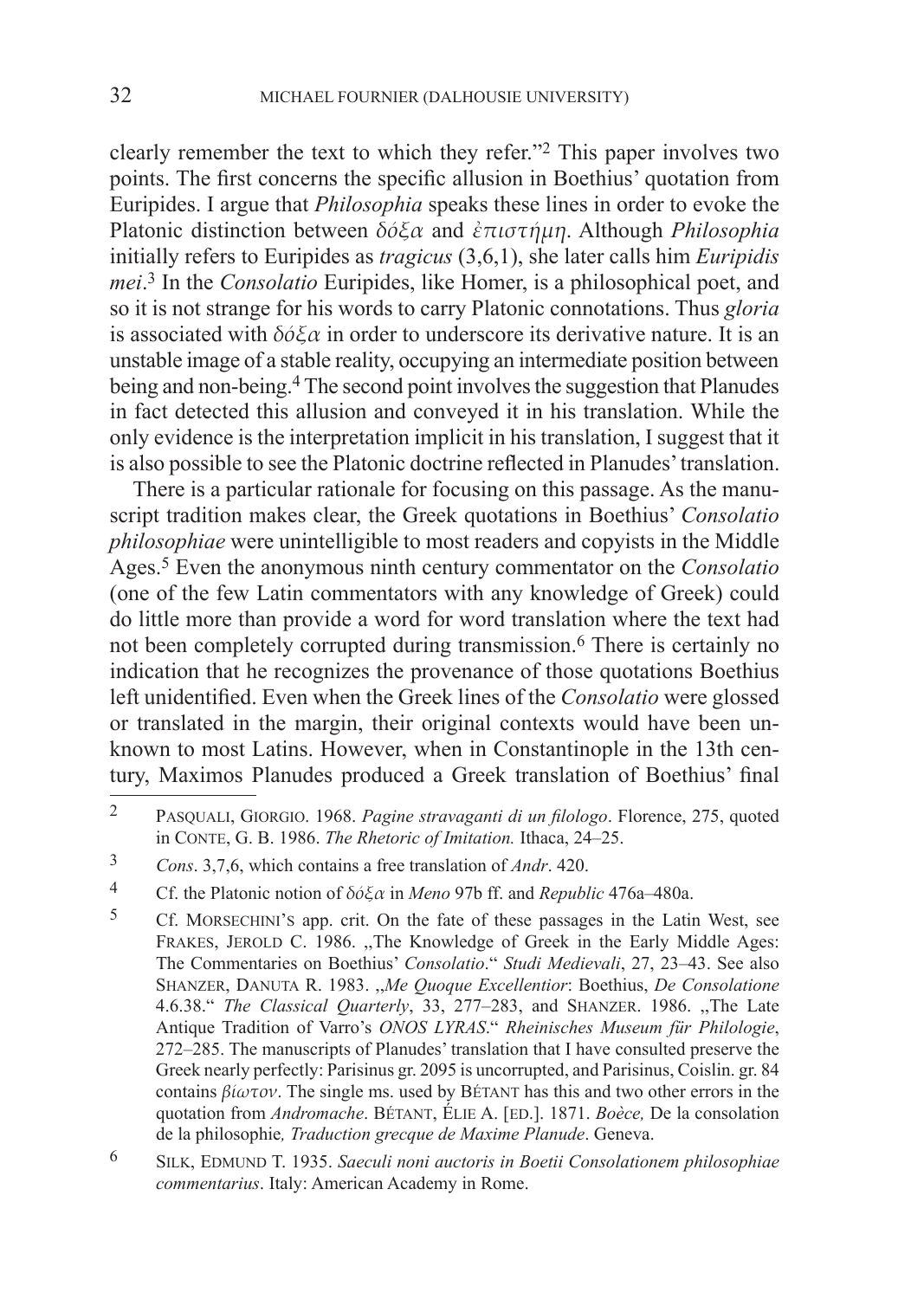work, many of the allusions buried in the Greek of the *Consolatio* once again came alive.

The question arises: what reason is there to think that Boethius had an allusive purpose in using quotations from Greek authors, and what reason to think that Planudes read and translated this way? Indeed, scholars seem to agree that the Greek quotations are not used to construct the same sort of subtle allusions as are the references to Latin poets such as Virgil or Ovid. Even those disposed to generous readings of the Greek quotations find them somewhat prosaic.7 One reason for this is that most of these quotations are well known commonplaces from Homer. Boethius may well have selected them from *florilegia*, commentaries, or from the works of Aristotle and Plotinus. Thus, the Homeric quotations do not seem to have been intended to evoke their original contexts in the *Iliad* or the *Odyssey*, but are instead used because of a general association with Platonism. However, I have argued elsewhere that the Homeric quotations constitute more than borrowed phrases.8 In fact, Boethius seems to divide Homeric poetry in a way similar to Proclus, who in his *Commentary on the Republic* divides poetry into three kinds, all of which are found in Homer: "one in which the soul is linked with the gods and lives 'not its own life but theirs'; one in which it functions by reason; and one in which it operates with imagination and irrational sensation and is filled with inferior realities. To these correspond three types of poetry: the inspired, the didactic and the imaginative."9

Boethius selects quotations from Homer and arranges them in the *Consolatio* in a way that reflects the schema of modes of cognition articulated in book 5,4,27: *sensus, imaginatio, ratio, and intellegentia*. 10 The

<sup>7</sup> Two important treatments of Boethius' use of five quotations from Homer are found in O'Daly, Gerard. *The Poetry of Boethius*. London: Duckworth, 1991, and LAMBERTON, ROBERT. *Homer the Theologian*. Berkeley: University of California Press, 1989.

<sup>8</sup> See Fournier, Michael. ,,Boethius and Homer." 2010. *The Downside Review*, 128, 183–204.

<sup>9</sup> Russell, D.A. 1981. *Criticism in Antiquity*. Berkeley: University of California Press, 66–67. On Proclus's reading of Homer see Sheppard, Anne D.R. 1980. *Studies on the 5th and 6th Essays of Proclus' Commentary on the Republic*. Göttingen: Vandenhoeck and Ruprecht; Coulter, James A. 1976. *The Literary Microcosm*. Leiden: Brill, as well as LAMBERTON, D. 1992. "The Neoplatonists and the Spiritualization of Homer." In LAMBERTON, ROBERT and KEANEY, JOHN J. [EDS.] *Homer's Ancient Readers*. Princeton: Princeton University Press, 1992, 115–133; Kuisma, Oiva. 1996. *Proclus' Defense of Homer*. Helsinki: Societas Scientiarum Fennica.

<sup>10</sup> On the cognitive hierarchy as the structural principle of the *Consolatio*, see Elaine SCARRY. 1994. "The External Referent: Cosmic Order; The Well-Rounded Sphere: Cognition and Metaphysical Structure in Boethius' *Consolation of Philosophy.*" In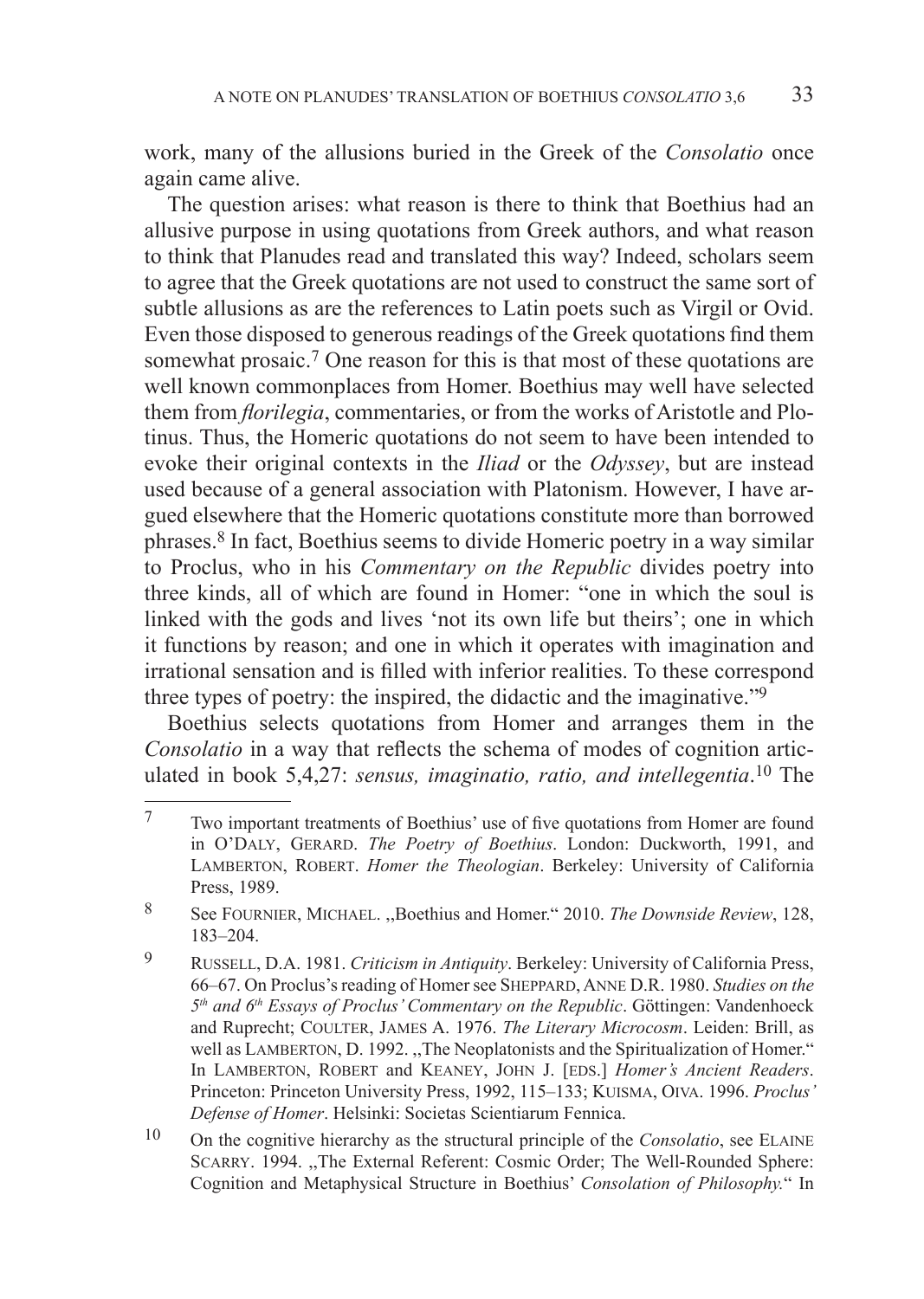work presents an ascent from sensation in book 1, to imagination in book 2, followed by reason in books 3 and 4, and culminating in intellect in book 5. When their original contexts are examined, the Homeric quotations in books 1, 2, 4 and 5 easily map onto this structural schema in a way that suggests a division of Homeric poetry into mimetic (adapted to sense and imagination), noetic (adapted to reason) and inspired (adapted to the simplicity of intellect) kinds.

As far as the likelihood that Planudes not only read the *Consolatio* in such a way as to detect, but also translated it so as to reflect the allusion in the quotation from Euripides, it is important to consider Planudes' general approach to translating Latin authors. Gigante argues that his translation of Cicero's *Somnium Scipionis* is in fact an interpretation,<sup>11</sup> and Fisher emphsises the Planudean authorship to the point that she originally insisted upon calling his translation his *version* of the *Metamorphoses*. 12 In the case of the *Consolatio*, the decidedly non-literal character of Planudes' translation has often been noted.<sup>13</sup> The particularly sensitive way that Planudes reads and interprets Boethius is brought to light by the approach he takes to a second allusion to Euripides in 3,7, a Latin paraphrase of *Andromache* 420. It was his practice to supply corrected texts, $14$  and of especial relevance to a consideration of his translations from Latin to Greek is the insertion of a quotation from his own text of Plato's *Phaedrus* into his translation of Cicero, where Cicero had translated the Greek into Latin. Thus, instead of translating

Ead. *Resisting Representation*. New York: Oxford University Press, 1994, 143–180.

<sup>11</sup> Gigante, Marcello. 1961. ,,Massimo Planude Interprete di Cicerone." *Atti del I Congresso internazionale di studi ciceroniani: Roma, aprile 1959*. Roma, 1961, 207– 226.

<sup>12</sup> Fisher, Elizabeth A. 1990. *Planudes' Greek Translation of Ovid's* Metamorphoses. New York: Garland Publishing, 1990. Fisher's dissertation is entitled *Planudes' Version of Ovid's Metamorphoses*, and she only abandoned this term for the title of the monograph after she was satisfied that translation studies had vindicated her initial objection to the use of 'translation' for a work that was a great deal more than a mechanical reproduction of Ovid in another language.

<sup>13</sup> For a discussion of Planudes' translation and an overview of modern scholarship on it see Papathomopoulos, Manolis [ed.]. 1999. *Anicii Manlii Severini Boethii De Consolatione Philosophiae, traduction Greque de Maxime Planude*. Paris: Vrin. See also COELETTA, DANIELA. 1974. "Planude traduttore di Boezio." In BARBESI, LUIGI [ed.]. *Scritti in onore di Caterina Vassalini*. Verona: Fiorini, 1974, 157–164, and Pertusi, Agostino. 1951. ,,La fortuna di Boezio a Bisanzio." *Pragkarpeia Mélanges Henri Grégoire*, vol. 3, Annuaire de I'Institut de Philologie et d'Histoire Orientales et Slaves. Bruxelles, 1951, 301–322.

<sup>14</sup> Fryde, Edmund. 2000. *The Early Palaeologan Renaissance* (1261–c. 1360). Leiden: Brill, 144 ff.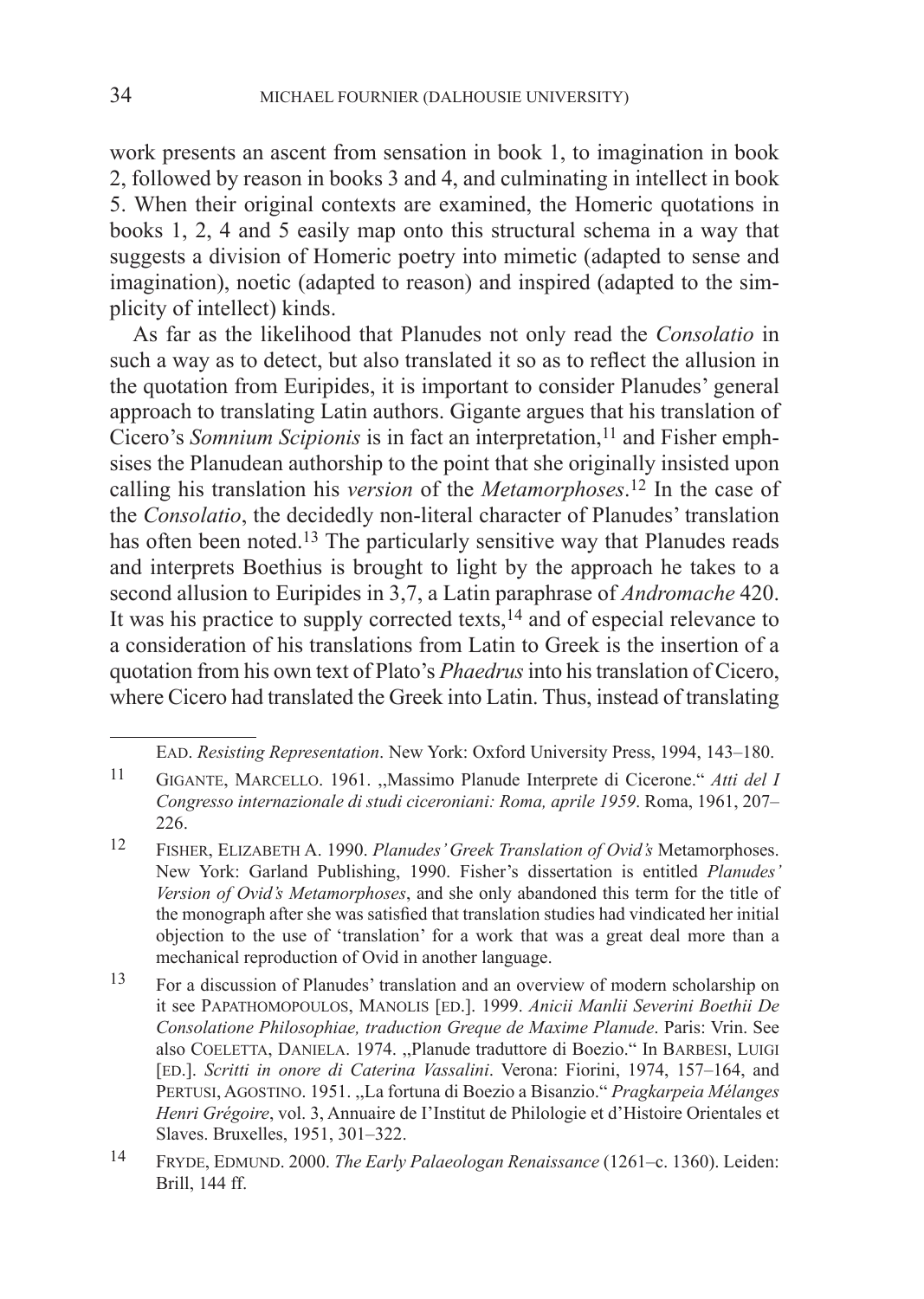Cicero's Latin back into Greek, he simply inserted the original.15 But when Planudes comes to a similar circumstance in Boethius, he does not substitute the original Euripidean line. As Nóra Fodor points out, Planudes was aware of the original, as is indicated by certain lexical choices in his translation, but he attempts to reproduce a play on words found in Boethius' paraphrased Latin that underscores the paradoxical sentiment of the line.16 Thus, in his translation Planudes acknowledges the Boethian twist on the Euripidean line.

If it is reasonable to think Planudes would pick up on an allusion in 3,6, what exactly is the allusion?<sup>17</sup> The quotation, specifically the repeated term *δόξα*, is introduced in order to supply something missing in the range of meanings of the Latin term *gloria*. 18 That is, Boethius wishes to say that *gloria* is *δόξα*, not only in the sense that both mean 'glory' or 'reputation,' but in the sense that *gloria* itself is mere *opinion*. 19 Boethius turns to Euripides to evoke this sense of *δόξα*. As Meltzer has argued, in his *Helen* Euripides "exploits the tension inherent in the two primary meanings of *kleos*—a tension that already forms a crucial problem in Homeric poetics."20 The two meanings, 'immortal fame' and 'rumor, report' are also bound together in  $\delta \phi \xi \alpha$ , a term that appears thirty-eight times in the extant tragedies (not including fragments).21 Euripides uses it in the sense

<sup>15</sup> Blake, Warren E. 1933. ,,Maximus Planudes and Plato *Phaedrus* 245 C–246 A." *Classical Philology*, 28, 130; Blake, Warren E. 1934. ,,Maximus Planudes' Text of the *Somnium Scipionis*." *Classical Philology*, 29, 20–29.

<sup>16</sup> Fodor, Nóra. 2004. *Die Übersetzungen Lateinischer Autoren durch M. Planudes*. Diss. Universität Heidelberg, 207–208. Boethius paraphrases *δυστυχῶν εὐδαιμονεῖ* as *infortunio…felicem*, the sense of which Planudes attempts to preserve with *δυστυχοῦντά... εὐτυχεῖν*.

<sup>17</sup> Gruber, Joachim. 1978. *Kommentar zu Boethius De Consolatione Philosophiae*. Berlin: De Gruyter and O'DONNELL, J. J. 1990. *Boethius: Consolatio Philosophiae*. Pennsylvania: Bryn Mawr College simply note the Euripidean provenance of the lines, and the quotation has attracted no attention from other commentators.

<sup>18</sup> Cf. Drexler, Hans. 1962. ,,Gloria." *Helikon*, 2, 3–36; Drury, Marcel. 1951. ,,De Gloria." *Revue des Études Latines*, 29, 82–84; Sullivan, Francis A. 1941. ,,Cicero and Gloria." *Transactions and Proceedings of the American Philological Association*, 72, 382–391.

<sup>&</sup>lt;sup>19</sup> Why else does Boethius turn to these lines of Euripides (which seem to have no significant Nachleben in ancient authors) when Latin literature is rich with condemnations of glory? Cf. Leeman, A. D. 1952. ,,Seneca and Posidonius: A Philosophical Commentary on Sen. *EP*. 102, 3–19." *Mnemosyne*, 5, 57–79.

<sup>20</sup> Meltzer, Gary S. 1994. ,,'Where is the Glory of Troy?' *Kleos* in Euripides' *Helen*." *Classical Antiquity*, 13, 234–255.

<sup>21</sup> Allen, James —Italie, Gabriel. 1954. *A Concordance to Euripides*. Berkeley: University of California Press.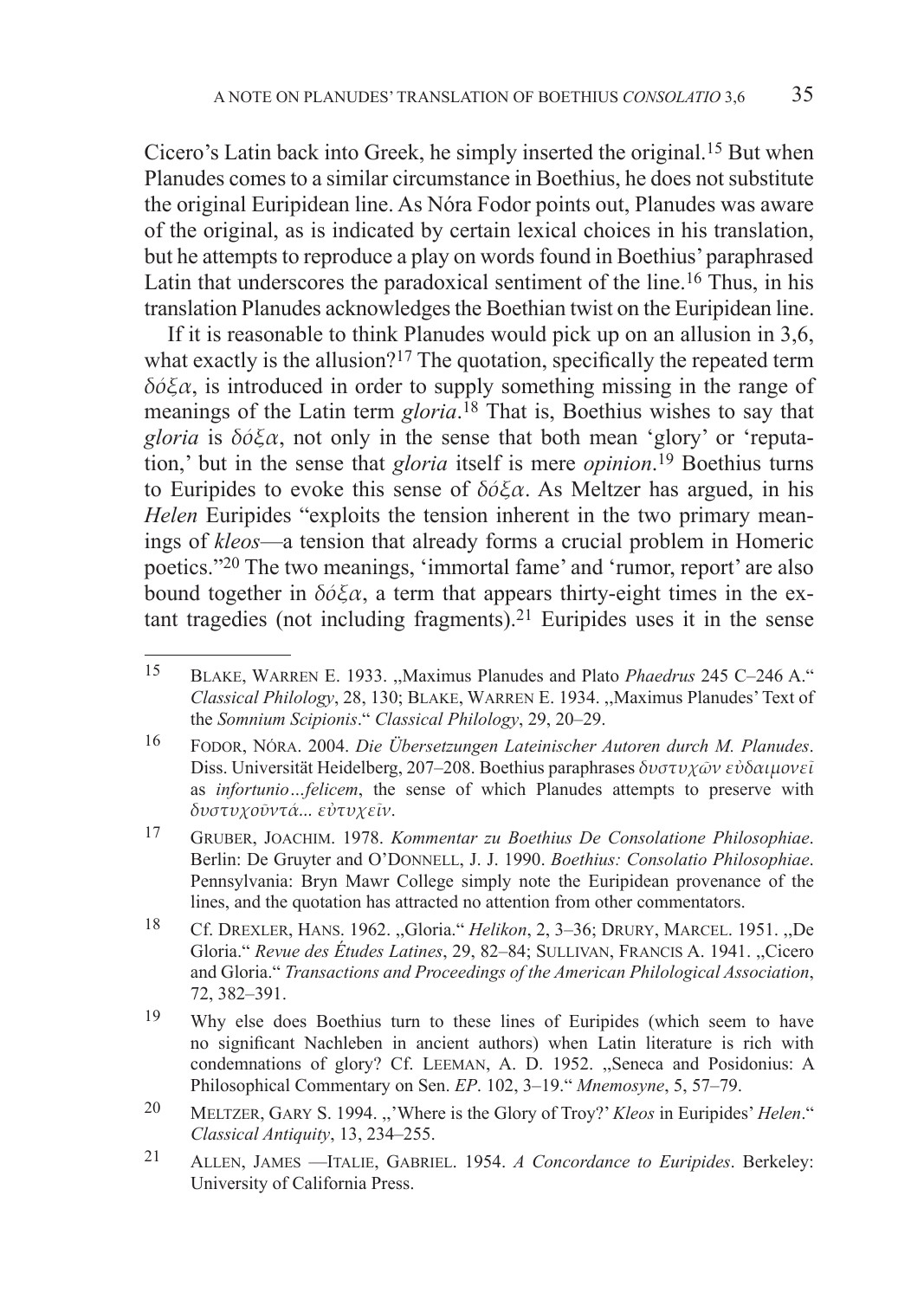of 'renown' or 'reputation,' but also with the senses of 'seeming,' 'opinion,' 'semblance,' and a variety of other related meanings. Essential to Andromache's condemnation of Menelaus is the tension between the two meanings.22 Boethius would have been able to see the two senses at work in Andromache's declamatory speech indicting *δόξα*. Planudes would have known the Euripidean notion of *δόξα* not only from the Byzantine Triad (where it occurs four times), but from the other six plays for which there were scholia, where it has both the sense of 'reputation' as well as 'hope,' 'dream,' 'thinking,' 'semblance' etc.<sup>23</sup>

Boethius' association of *gloria* with *δόξα* emphasizes the Platonic point made repeatedly in book 3. The same goods which were dismissed as false gifts of fickle fortune in book 2 are reconsidered in book 3 as *imagines*, images of true goods and thus as useful for revealing the true good. *Gloria* is not itself a good, but is an image of a real good, and thus instrumental in the Platonic movement of book 3. *Gloria* is an opinion in the sense that it stands to *claritas* and *celebritas* (Boethius' terms for the reality of which *gloria* is an image) as opinion to true knowledge. Opinion is a belief, specifically a belief grounded in the apprehension of a sensible image, while knowledge is the apprehension of the intelligible reality.

If this is the allusion, what indication is there that Planudes recognised it? One difficulty is that Boethius appears simply to equate *gloria* and *δόξα*. There is a very long tradition of translating one by the other,  $24$  and in fact Planudes regularly translates *gloria* as *δόξα* with no suggestion of the sense of 'opinion.' It is in fact striking how consistently Planudes renders *gloria*

<sup>22</sup> On this passage in *Andromache*, see Allan, William. 2000. *The* Andromache *and Euripidean Tragedy*. Oxford: Clarendon Press, 136; Hesk, Jon. 2000. *Deception and Democracy in Classical Athens*. Cambridge: Cambridge University Press, 279; Hyslop, A. R. F. 1900. *The* Andromache *of Euripides*. New York: MacMillan and Co., 82; LLOYD, MICHAEL [TRANS.]. 1994. *Andromache*. Warminster: Aris & Phillips, 124; Stevens, P. T. [ed.] 1971. *Andromache*. Oxford: Clarendon Press, 135–136; KOVACS, PAUL DAVID. 1980. *The Andromache of Euripides: An Interpretation*. California: Scholars Press, 29.

<sup>23</sup> Consider the range of meanings of  $\delta \phi \xi \alpha$  in the plays of the Byzantine Triad: in *Hecuba*,  $\delta \phi \xi \alpha$  is used with the senses of 'opinion' (117), 'hope' (370), and 'reputation' (489); in *Orestes* its sense is closer to 'semblance' (235).

<sup>24</sup> Dekkers, Dom E. 1953. ,,*Les traductions* grecques des écrits patristiques latins." *Sacris Erudi* 5, 193–233; Mohrmann, Christine. 1957. ,,Linguistic Problems in the Early Christian Church." *Vigiliae Christianae*, 11, 11–36; Vermeulen, A. J. 1956. *The Semantic Development of Gloria in early-Christian Latin*. Nijmegen: Dekker and van de Vegt, 1956; Mohrmann, Christine. 1954. ,,Note sur *doxa.*" In *Sprachgeschichte und Wortbedeutung: Festschrift Albert Debrunner*. Bern: Francke, 1954, 321–328.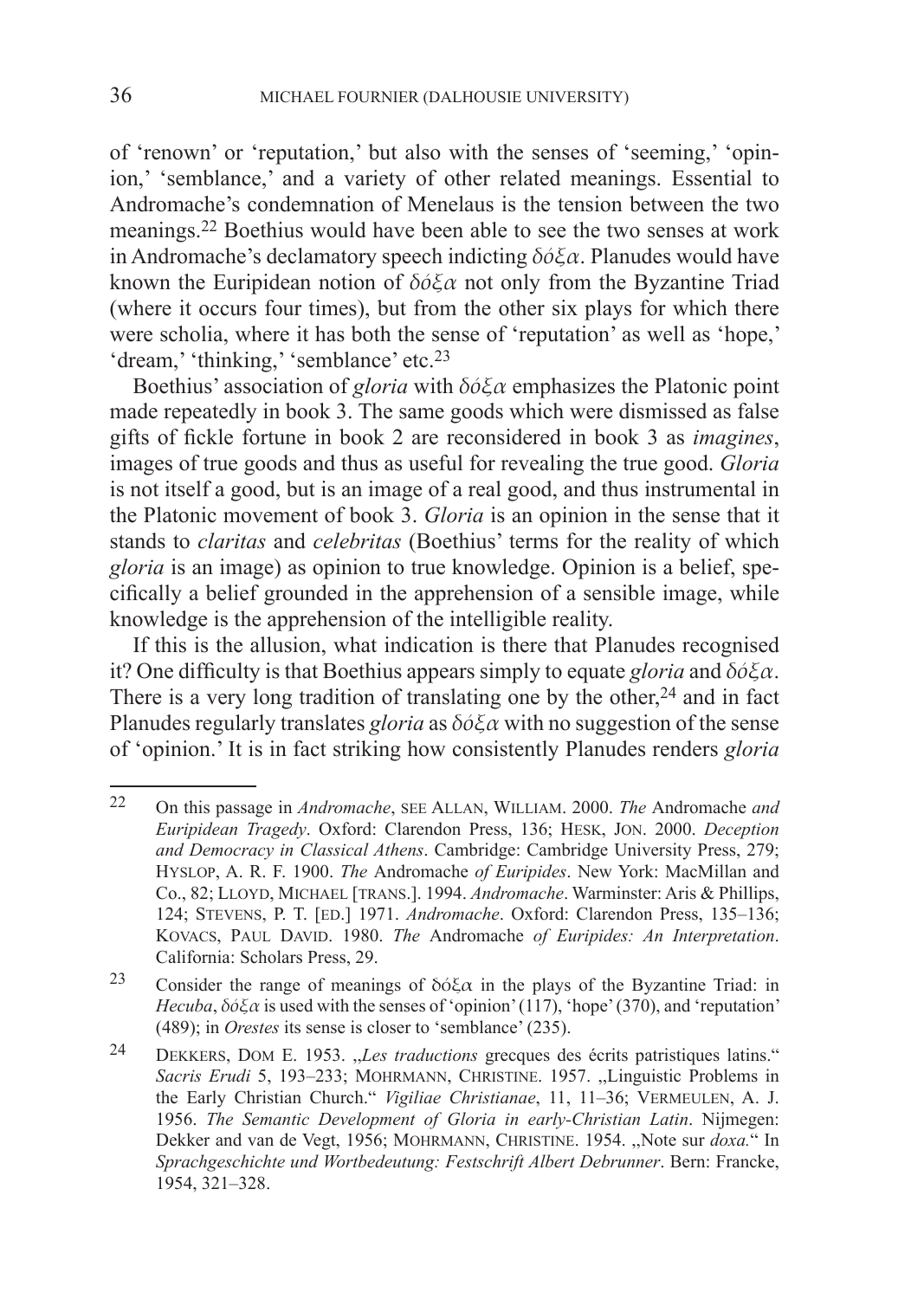with *δόξα* in the *Consolatio* as well as in his translations of Cicero and Ovid.25 It would appear that Planudes had no way to indicate this sense of *δόξα*, which he would have known from the Greek Fathers and Plato, even though he also translates *opinio*, *sententia* and *existimatio* with *δόξα*.

Despite these apparent difficulties, I argue that Planudes does successfully simulate the allusion constructed by Boethius. He does so by means of a conspicuous emphasis on *δόξα* and its cognates in his translation of *Consolatio* 3,6. The repetition urges the reader to meditate upon the alternate meaning of *δόξα*, opinion. I argue that Planudes reproduces the same allusive effect as Boethius through the increased frequency of *δόξα* and cognates in 3,6, changes to the Greek word order, and other lexical choices that are made in the translation. *Δόξα* and cognates appear throughout the *Consolatio*, but there are a few significant clusters.

| <b>Section</b> | Occurrences of $\delta \acute{o} \xi \alpha$<br>cognates | <b>Number of lines in</b><br>section <sup>26</sup> |
|----------------|----------------------------------------------------------|----------------------------------------------------|
| 2,7            |                                                          | c. 80                                              |
| 3,2            |                                                          | c.70                                               |
| 3,6            | 11                                                       | c.25                                               |
| 3,9            |                                                          | c. 85                                              |
|                |                                                          | c. $130$                                           |

Three sections which display a clustering of uses of *δόξα* and cognates (clustering which does not appear in the Latin text) are explicable in terms of their general subject matter. In *Consolatio* 2,7 Philosophia discusses *gloria* as one of the false goods of *fortuna*. 27 Sections 3,2 and 3,9 introduce and conclude the discussion of the apparent goods which are in fact images of true goods. Only section 4,4 has a comparable number of occurrences of *δόξα* and cognates, yet there is no obvious connection between the frequency and the subject of the section. However, it is worth noting that while the absolute number is high (7), the total number of lines in that section

<sup>25</sup> Cf. Pavano, Annamaria [ed.]. 1992. *Maximus Planudes M. Tulli Ciceronis Somnium Scipionis in Graecum Translatum*. Rome: Grupo Editoriale Internazionale; Papathomopoulos, Manolis [ed.]. 2002. *Οβιδίου περί μεταμορφώσεων ό μετήνεγκεν εκ της λατίνων φωνής εις την ελλάδα Μάξιμος Μοναχός ο Πλανούδης*. Athens: The Academy of Athens.

 $26$  In order to make the quantitative comparison I use the marginal line numbering in the edition of M. PAPATHOMOPOULOS (1999).

<sup>&</sup>lt;sup>27</sup> COOLIDGE, JOHN S. 1963. "Boethius and 'That Last Infirmity of Noble Mind'." *Philological Quarterly*, 42, 176–182.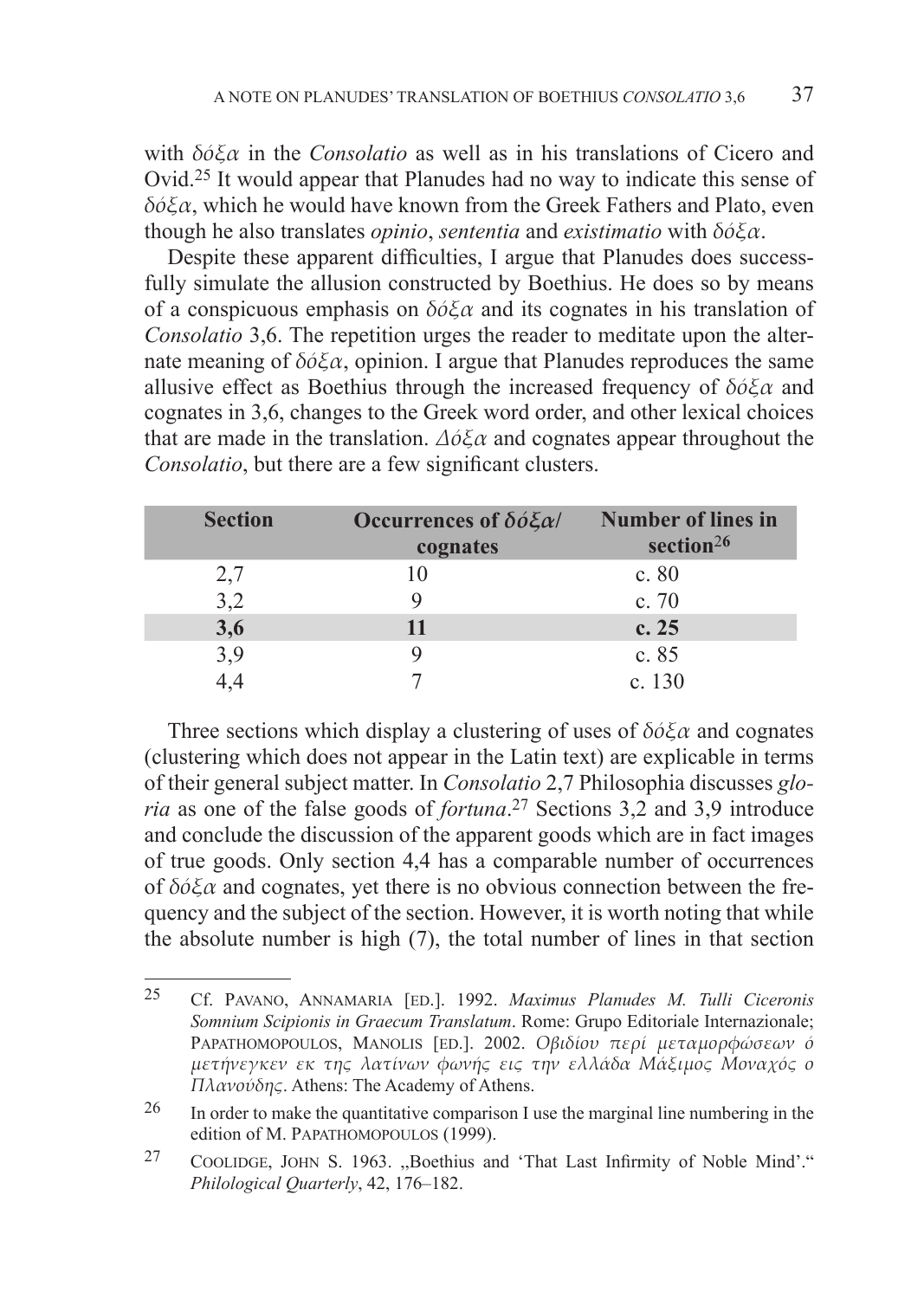make the uses of *δόξα* less significant. In any case there is an extraordinary frequency of *δόξα* and cognates in 3,6, such as would have to be regarded as, at the very least, a serious case of inelegant repetition, unless there is some other reason for it.

In addition to this quantitative claim, there is the fact that Planudes has arranged three occurrences of *δόξα* and cognates in such a way that the two meanings are displayed side-by-side. The phrase *fit ut quem tu aestimas esse gloriosum proxima parte terrarum uideatur inglorius* (3,6,5) is reorganised in the Greek translation to bring together the words *εὐδοξεῖν δοκοῦντα ἄδοξον*. The sense of 'glory *seeming* inglorius,' the suggestion that essential to *gloria* is the idea of 'appearance,' the subjective, an opinion, is reinforced in Planudes' expression of the Boethian sentiment.

Planudes' rendering of *videatur* by *δοκοῦντα* is a lexical choice which seems innocuous, but is in fact significant. In 3,6 Boethius uses passive forms of *video* four times (*videtur* and *videatur* are each used twice). Throughout his translation of the *Consolatio* Planudes varies the translation of passive forms of *video*. There are at least nine other verbs used in addition to *δοκέω*. 28 In this respect the *Consolatio* translation can be fruitfully compared with the translation of the *Metamorphoses*. While Planudes generally uses some form of *δοκέω* for passive forms of *video*, he uses the appropriate form of *φαίνω* six times in books 1–9. However, in books 10–15 Planudes goes on to use four other verbs six times, and *φαίνω* four more times. Thus, if we assume that he translated the books of the *Metamorphoses* in order, and that he translated the *Consolatio* after the *Metamorphoses* (as most scholars believe), then it appears that Planudes became increasingly interested in varying his translations, *except when he came to translate Consolatio* 3,6. There is no other instance of consecutive uses of *videor* that Planudes so diligently renders with some form of *δοκέω*. In every other case we see him varying the Greek word used to translate a form of *videor*. 29

In addition to the decision to translate all four instances of the passive of *video* by a form of *δοκέω*, there are two other lexical choices which are suggestive. Planudes renders *meritis* at 3,6,7 with *εὐδοκιμήσεως* and *splendidum* at 3,6,8 with *ἐπίδοξον*. Elsewhere in the translation Planudes renders

<sup>28</sup> Of the 143 instances of the verb *video* in the *Consolation*, 83 are in the passive voice. *Videtur* and *videatur* are translated elsewhere as *διαπρέπειν* (2,5,25), *φανερᾶς*  (3,10,28), *καταφαίνεται* (3,10,4), *ἀναφαίνεται* (3,11,13), and at 1,4,18 and 2,8,3 Planudes omits an equivalent for *videtur*.

<sup>29</sup> Scholars have noted the variation even in the rendering of technical, philosophical terms.